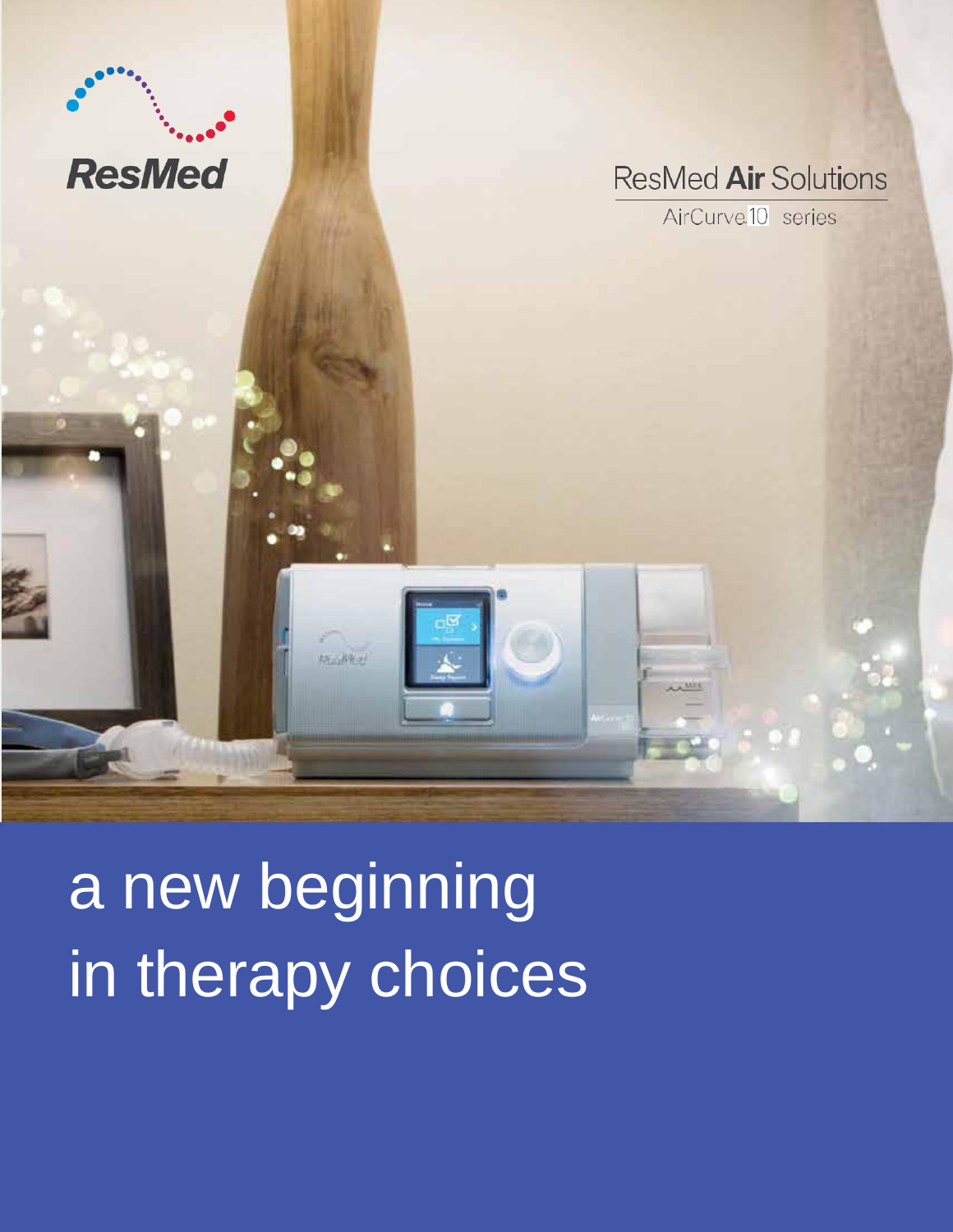The new AirCurve<sup>™</sup> 10 therapy device series is part of ResMed Air Solutions, offering a new beginning in therapy choices.

## Connected care

Every AirCurve 10 device features built-in wireless connectivity, giving you unprecedented access to therapy data via AirView,™ ResMed's new cloud-based patient management system. Through this one integrated system, you can be more connected with your patients and referral sources, and be more efficient in your business. AirView allows you to troubleshoot (using remote assist) and change device settings remotely, so common therapy questions can be resolved in minutes.

## Integrated humidification

ResMed offers built-in heated humidification as a standard feature in all AirCurve 10 therapy devices. So with fewer parts to set up and manage, therapy becomes simpler for you and your patients. And with Climate Control's enhanced Auto option, patients can receive the ultimate in therapy comfort by simply attaching the ClimateLineAir™ heated tube and pressing Start on their device. No settings to change and no complicated menus to navigate.

The AirCurve 10 series includes AirCurve 10 ASV, AirCurve 10 S, AirCurve 10 ST and AirCurve 10 VAuto. Each model is designed to help you set up patients quickly and easily, helping improve sleep quality in even the most challenging patients.



## AirCurve 10 ASV

AirCurve 10 ASV offers truly personalized therapy for central breathing disorders such as Cheyne–Stokes respiration (CSR), central sleep apnea (CSA, including complex sleep apnea) and associated obstructive events.

AirCurve 10 ASV is the only adaptive servo-ventilator that targets the patient's recent minute ventilation, featuring the most clinically studied and proven ASV algorithm.1

The device's ASVAuto mode adapts to a patient's ventilatory and upper airway stability needs on a breath-by-breath basis. Rapid pressure responses help to deliver more effective therapy. By treating central breathing disorders with auto-adjusting pressure support, and upper airway obstruction with auto-adjusting EPAP, the device works to rapidly stabilize breathing to help improve blood gases and reduce stress on the heart.<sup>2</sup> ResMed's minute-ventilation ASV uses high-resolution breathphase mapping to continuously learn the patient's own respiratory rate, delivering pressure matched to the patient's own breathing. Combined with the Easy-Breathe waveform, this gives patients personalized, comfortable therapy for improved sleep quality.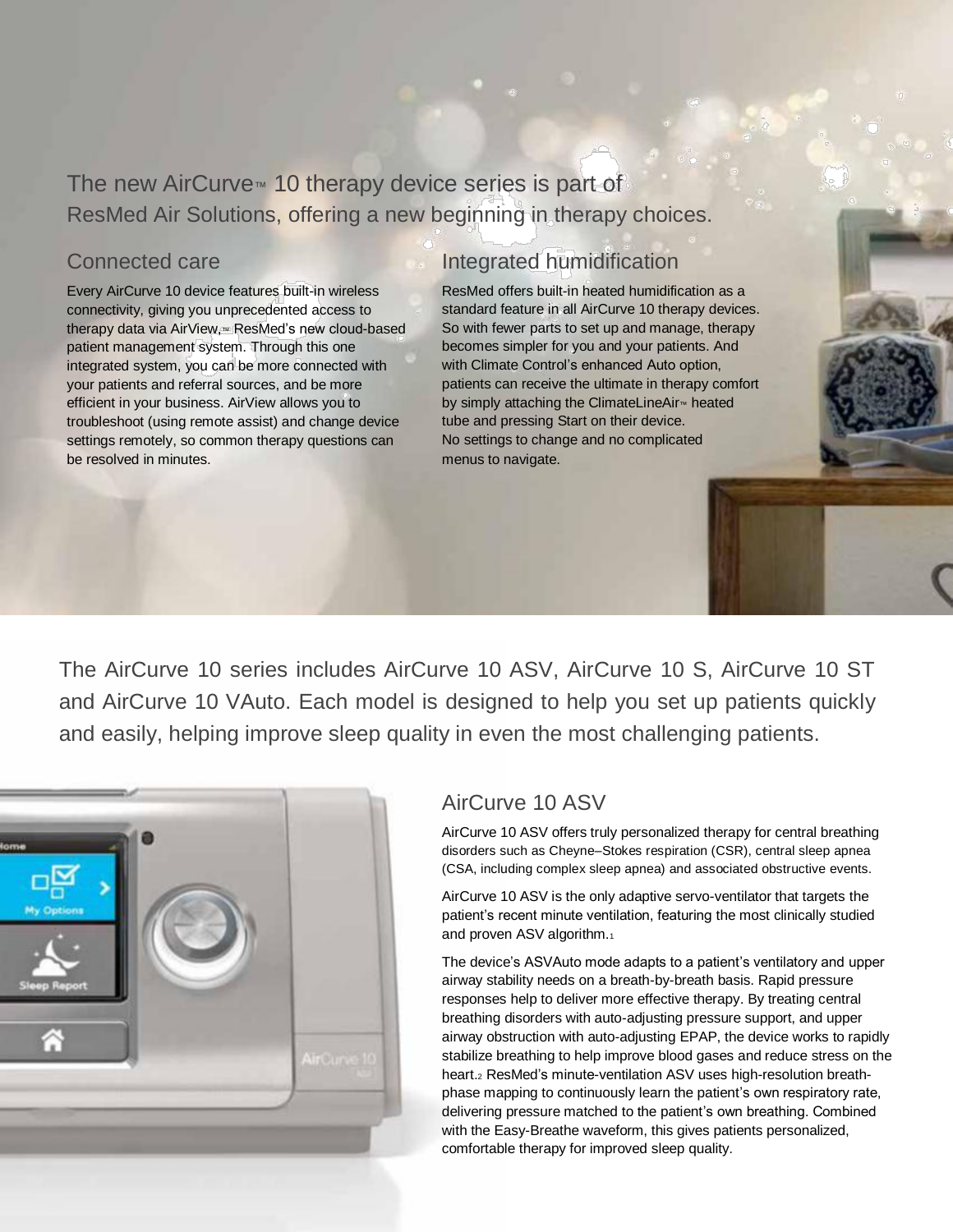



AirCurve 10 VAuto

A fixed-pressure bilevel device designed to design the set of the set of the set of the set of the set of the set of the set of the set of the set of the set of the set of the set of the set of the set of the set of the set of the set of the set of the s proven AutoSet™ algorithm and Easy-Breathe waveform in its VAuto range of patients, particularly  $\alpha$ angon complete complete control of the control of the control of the control of the control of the control of the control of the control of the control of the control of the control of the control of the control of the con An auto-adjusting bilevel device  $t_1$  uevice that uses  $m$ <sup>th to</sup> sloop appear active sieep aprica greater pressure support. VAuto adjusts the baseline pressure to hold patients intaining a fived n the airway open while maintaining a fixed pressure support  $T_{\rm eff}$  is a bileveloped 10 ST is a bileveloped 10 ST is a bileveloped 10 ST is a bileveloped 10 ST is a bileveloped 10 ST is a bileveloped 10 ST is a bileveloped 10 ST is a bileveloped 10 ST is a bileveloped 10 ST is a An auto-adjusting bilevel device that uses the comfort of both the  $to what no od$ algorithm to treat obstructive sleep apnea (OSA) patients who need